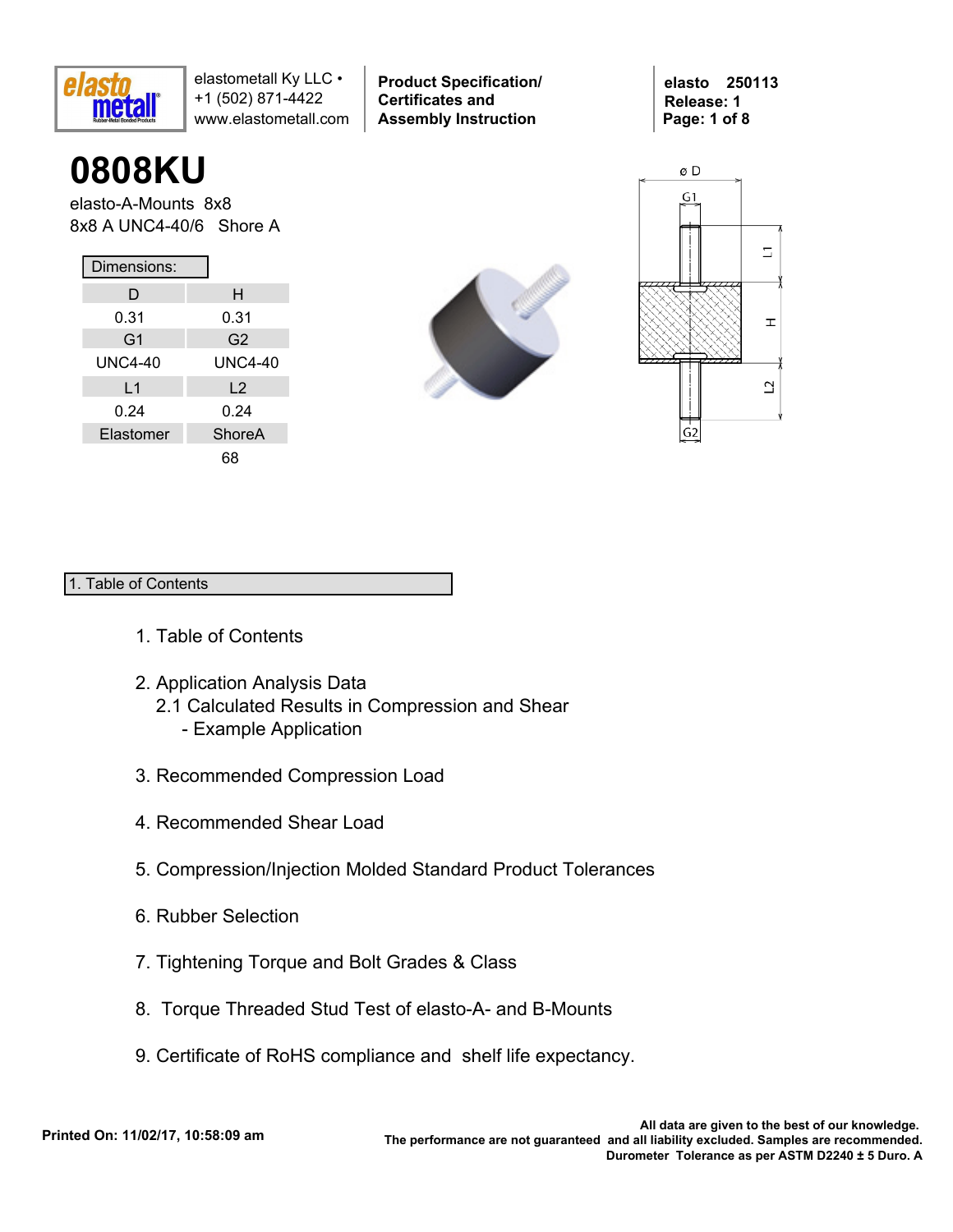

**Product Specification/ Certificates and Assembly Instruction**

**elasto 250113 Release: 1 Page: 2 of 8**

# **0808KU**

elasto-A-Mounts 8x8 8x8 A UNC4-40/6 Shore A

| Dimensions:    |               |  |  |  |  |  |  |  |
|----------------|---------------|--|--|--|--|--|--|--|
| D              | н             |  |  |  |  |  |  |  |
| 0.31           | 0.31          |  |  |  |  |  |  |  |
| G <sub>1</sub> | G2            |  |  |  |  |  |  |  |
| <b>UNC4-40</b> | UNC4-40       |  |  |  |  |  |  |  |
| L1             | $\mathsf{L}2$ |  |  |  |  |  |  |  |
| 0.24           | 0.24          |  |  |  |  |  |  |  |
| Elastomer      | ShoreA        |  |  |  |  |  |  |  |
|                |               |  |  |  |  |  |  |  |





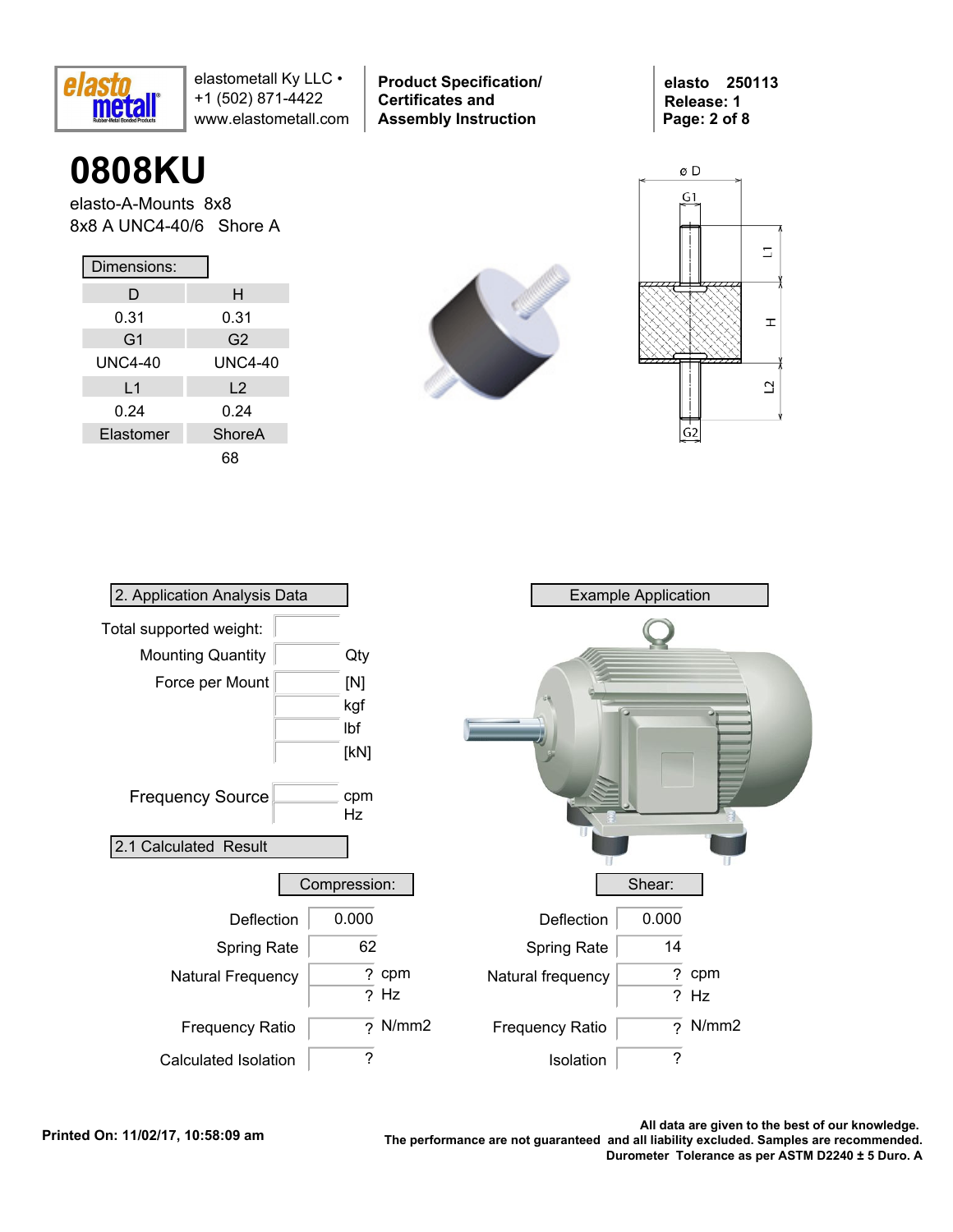

**0808KU**

elasto-A-Mounts 8x8 8x8 A UNC4-40/6 Shore A

| Dimensions:    |                |  |  |  |  |  |  |  |
|----------------|----------------|--|--|--|--|--|--|--|
| D              | н              |  |  |  |  |  |  |  |
| 0.31           | 0.31           |  |  |  |  |  |  |  |
| G <sub>1</sub> | G2             |  |  |  |  |  |  |  |
| UNC4-40        | <b>UNC4-40</b> |  |  |  |  |  |  |  |
| L <sub>1</sub> | L <sub>2</sub> |  |  |  |  |  |  |  |
| 0.24           | 0.24           |  |  |  |  |  |  |  |
| Elastomer      | ShoreA         |  |  |  |  |  |  |  |
|                | 68             |  |  |  |  |  |  |  |

3. Recommended Compression Load



**Product Specification/** 

**Certificates and Assembly Instruction**





# 0.000 62.3 ?Isolation at Deflection Frequency Ratio Maximum Stress 34.10 0.000 Maximum Force Maximum Deflection Stress 0.00 ? cpm ? N/mm2 **Compression Information** Natural Frequency ? Hz **no isolation** max. force at  $15\%$  | 1.12 Spring Rate 62

#### **Compression Deflection Information**

? Natural Frequency at max. load



E<sub>3</sub> Compression load

Calculated Isolation | ?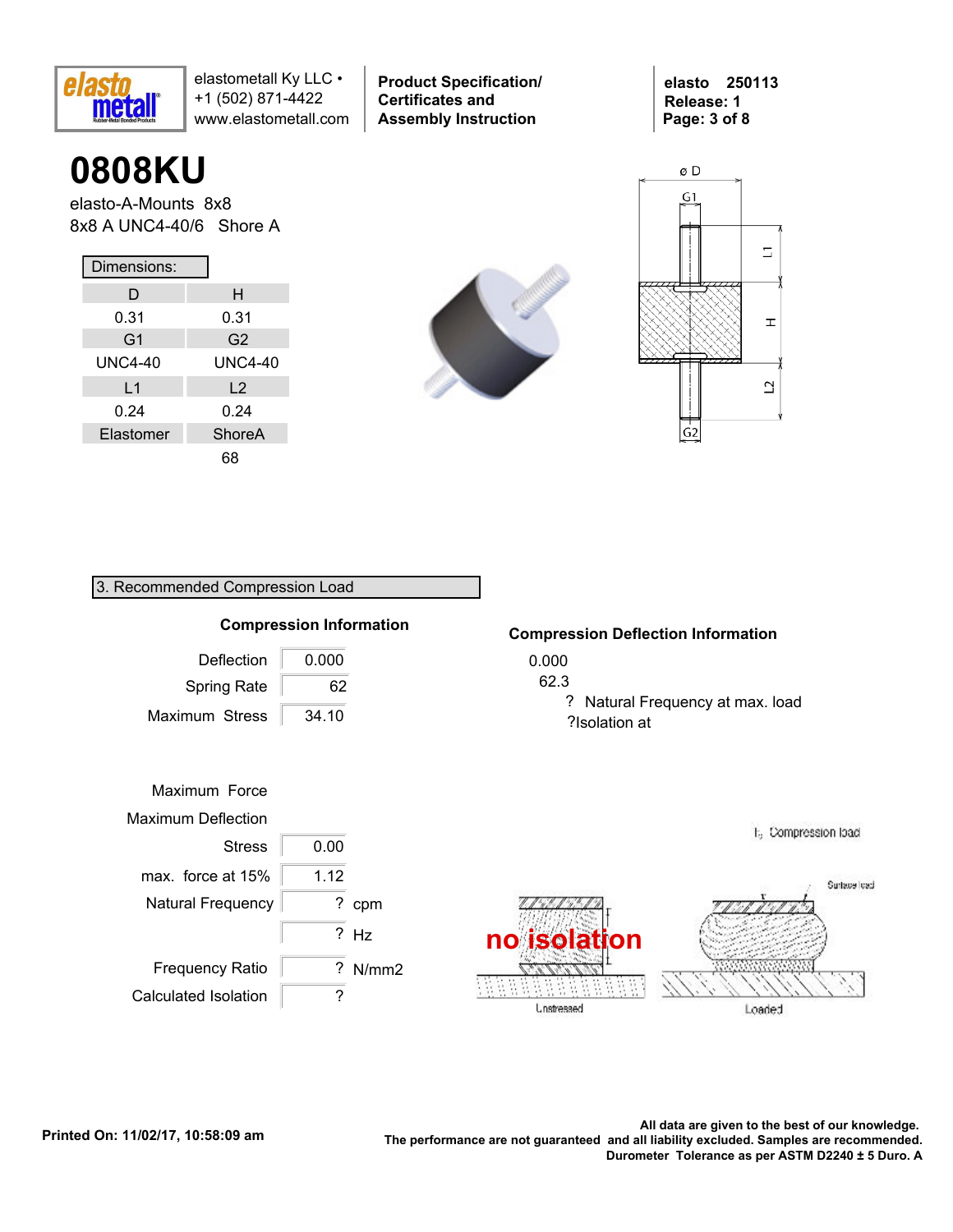

**0808KU**

elasto-A-Mounts 8x8 8x8 A UNC4-40/6 Shore A

| Dimensions:    |                |  |  |  |  |  |  |  |
|----------------|----------------|--|--|--|--|--|--|--|
| D              | н              |  |  |  |  |  |  |  |
| 0.31           | 0.31           |  |  |  |  |  |  |  |
| G <sub>1</sub> | G <sub>2</sub> |  |  |  |  |  |  |  |
| UNC4-40        | <b>UNC4-40</b> |  |  |  |  |  |  |  |
| L <sub>1</sub> | L <sub>2</sub> |  |  |  |  |  |  |  |
| 0.24           | 0.24           |  |  |  |  |  |  |  |
| Elastomer      | ShoreA         |  |  |  |  |  |  |  |
|                | 68             |  |  |  |  |  |  |  |



**Product Specification/** 

**Certificates and Assembly Instruction**





4. Recommended Shear Load

## **Shear Information**

| Deflection         | 0.000 |
|--------------------|-------|
| <b>Spring Rate</b> | 14    |
| max. stress        | 0.18  |

### **Shear Deflection Information**

- 0.000
- 14.4
	- ? Natural Frequency by max. load ? Isolation by

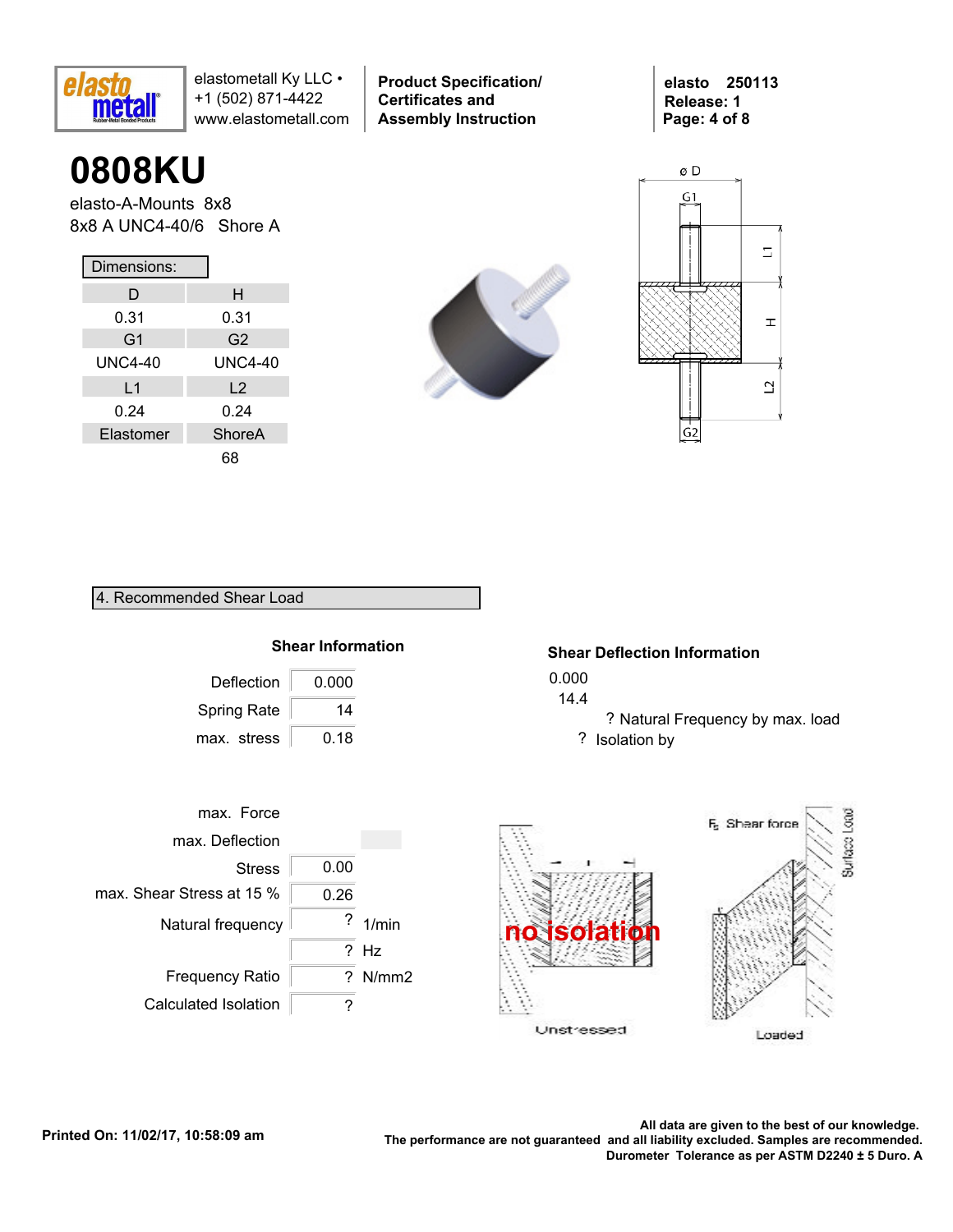

**0808KU**

elasto-A-Mounts 8x8 8x8 A UNC4-40/6 Shore A

| Dimensions:    |                |  |  |  |  |  |  |  |
|----------------|----------------|--|--|--|--|--|--|--|
| D              | н              |  |  |  |  |  |  |  |
| 0.31           | 0.31           |  |  |  |  |  |  |  |
| G <sub>1</sub> | G <sub>2</sub> |  |  |  |  |  |  |  |
| UNC4-40        | <b>UNC4-40</b> |  |  |  |  |  |  |  |
| L <sub>1</sub> | L <sub>2</sub> |  |  |  |  |  |  |  |
| 0.24           | 0.24           |  |  |  |  |  |  |  |
| Elastomer      | ShoreA         |  |  |  |  |  |  |  |
|                | 68             |  |  |  |  |  |  |  |



**Product Specification/** 

**Certificates and Assembly Instruction**



**elasto 250113 Release: 1**

**Page: 5 of 8**

## 5. Compression/Injection Molded Standard Product Tolerances

Standard compression molded product dimensional tolerances conform to DIN ISO 3302-1 M3 C Standard Injection molded product tolerances conform to DIN ISO 3302-1 M3 F Further information regarding product/process quality can be provided upon request.

| Dimensions<br>inch<br>mm |     | <b>Dimensions</b><br>Tolerance in mm<br>Tolerance in Inch<br>Class M3-F<br>Class M3-F<br>DIN ISO 3302-1<br>DIN ISO 3302-1 |       |        |        | Tolerance in mm<br>Class M3-C<br>DIN ISO 3302-1 | Tolerance in Inch<br>Class M3-C<br>DIN ISO 3302-1 |
|--------------------------|-----|---------------------------------------------------------------------------------------------------------------------------|-------|--------|--------|-------------------------------------------------|---------------------------------------------------|
| from                     | to  | from                                                                                                                      | to    | mm     | inch   | mm                                              | inch                                              |
| 0                        | 4   | 0                                                                                                                         | .15"  | ± 0.25 | ±.010  | ± 0.40                                          | ±.016                                             |
| 4                        | 6.3 | .16"                                                                                                                      | 25"   | ± 0.25 | ±.010  | ± 0.40                                          | ±.016                                             |
| 6.3                      | 10  | .25"                                                                                                                      | .39"  | ± 0.30 | ±.012  | ± 0.50                                          | ±.020                                             |
| 10                       | 16  | .39"                                                                                                                      | .63"  | ± 0.40 | ±.016  | ± 0.60                                          | ±.024                                             |
| 16                       | 25  | .63"                                                                                                                      | .98"  | ± 0.50 | ±.020  | ± 0.80                                          | ±.032                                             |
| 25                       | 40  | .98"                                                                                                                      | 1.57" | ± 0.60 | ±.024  | ± 1.00                                          | ±.040                                             |
| 40                       | 64  | 1.57"                                                                                                                     | 2.52" | ± 0.80 | ±.032  | ± 1.30                                          | ±.051                                             |
| 63                       | 100 | 2.38"                                                                                                                     | 3.94" | ± 1.00 | ±.040  | ± 1.60                                          | ±.063                                             |
| 100                      | 160 | 3.94"                                                                                                                     | 6.30" | ± 1.30 | ±.051  | ± 2.00                                          | ±.079                                             |
| 160                      | ۰   | 6.30"                                                                                                                     | ٠     | ± 1.3% | ± 1.3% | ± 1.3%                                          | ± 1.3%                                            |

Standard rubber hardness tolerance ± 5 Shore A Durometer per ASTM D2000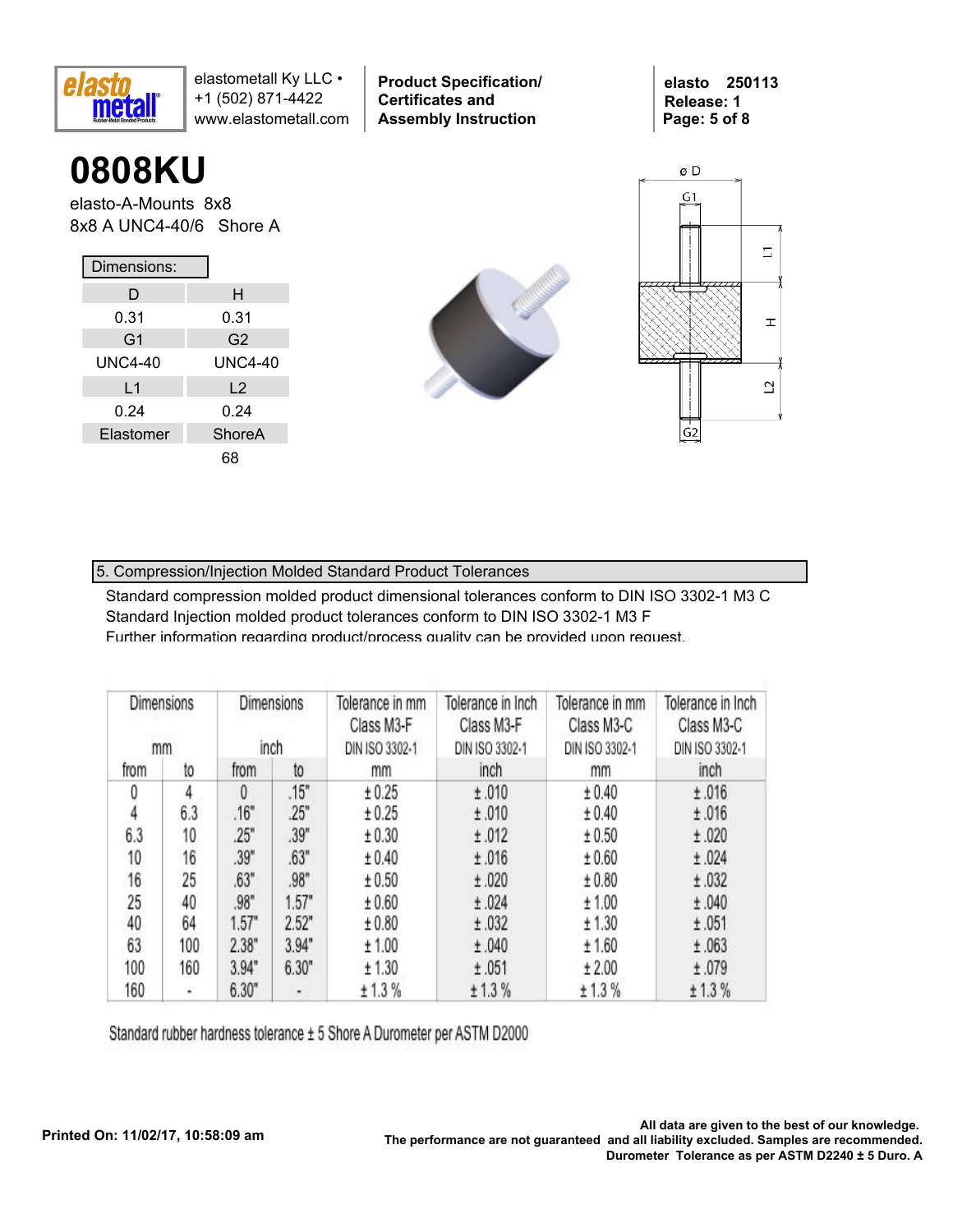

**Product Specification/ Certificates and Assembly Instruction**

**elasto 250113 Release: 1 Page: 6 of 8**

# **0808KU**

elasto-A-Mounts 8x8 8x8 A UNC4-40/6 Shore A

| Dimensions:    |                |  |  |  |  |  |  |
|----------------|----------------|--|--|--|--|--|--|
| D              | н              |  |  |  |  |  |  |
| 0.31           | 0.31           |  |  |  |  |  |  |
| G <sub>1</sub> | G2             |  |  |  |  |  |  |
| UNC4-40        | <b>UNC4-40</b> |  |  |  |  |  |  |
| L1             | L <sub>2</sub> |  |  |  |  |  |  |
| 0.24           | 0.24           |  |  |  |  |  |  |
| Elastomer      | ShoreA         |  |  |  |  |  |  |
|                | 68             |  |  |  |  |  |  |





## 6. Rubber Selection

|                         |                                                               |                                     |                                            |                                |                                                                                                          |                           |                  |                 |                            |                   |                    | <b>PROPERTIES</b>       |                  |                 |                                  |                    |                                    |                          |                          |
|-------------------------|---------------------------------------------------------------|-------------------------------------|--------------------------------------------|--------------------------------|----------------------------------------------------------------------------------------------------------|---------------------------|------------------|-----------------|----------------------------|-------------------|--------------------|-------------------------|------------------|-----------------|----------------------------------|--------------------|------------------------------------|--------------------------|--------------------------|
| Hardness Range (ShoreA) | Temperature Resistance Range 'C (F")                          | Short Term Peak Temperature C° (F°) | Tensile Strength (N/mm <sup>2)</sup> (PSI) | $\%$<br>Tensile Eloangariotion | Elastomer<br><b>Basic Material</b><br>Chemical-Technical<br><b>Discription</b><br>Below:<br>(Trade Name) | International Description | Tensile Strength | Tear Resistance | <b>Abrasion Resistance</b> | Restoring Ability | Rebound Resilience | <b>Ozone Resistance</b> | Flame Resistance | Acid Resistance | Benzene & Mineral Oil Resistance | Gas Impermeability | <b>Water Absorption Resistance</b> | - Temperature Resistance | + Temperature Resistance |
| $25 - 95$               | $-40^{\circ} - 75^{\circ}$<br>$(-40^{\circ} - 167^{\circ})$   | $+100^\circ$<br>$(212^{\circ})$     | 31<br>(4496)                               | 800                            | Natural Rubber                                                                                           | <b>NR</b>                 | $\overline{2}$   | 2               | $\overline{2}$             | $\overline{2}$    | $\mathbf{1}$       | $\overline{4}$          | 5                | 3               | 5                                | $\overline{4}$     | 3                                  | $\overline{2}$           | $\overline{4}$           |
| $30 - 90$               | $-30^\circ - 120^\circ$<br>$(-22^{\circ} - 248^{\circ})$      | $+150^\circ$<br>$(302^{\circ})$     | 27.5<br>(3988)                             | 450                            | Chloroprene<br>(Baypren, Neoprene)                                                                       | <b>CR</b>                 | $\overline{2}$   | 3               | $\overline{2}$             | 3                 | $\overline{2}$     | 2                       | 2                | $\overline{2}$  | 3                                | 3                  | 4                                  | 4                        | 3                        |
| $30 - 90$               | $-40^{\circ} - 150^{\circ}$<br>$(-40^{\circ} - 302^{\circ})$  | $+180^\circ$<br>(356°)              | 20<br>(2901)                               | 450                            | Ethylene-Propylene -<br>Terpolymer                                                                       | EPDM                      | 3                | 4               | 3                          | 3                 | 3                  | $\mathbf{1}$            | 6                | 3               | 5                                | 3                  | $\overline{2}$                     | 3                        | $\overline{2}$           |
| $25 - 95$               | $-40^{\circ} - +140^{\circ}$<br>$(-40° - 248°)$               | $+160^\circ$<br>$(320^{\circ})$     | 25<br>(3626)                               | 500                            | <b>Ntrile Butadine</b><br>(Perbunan)                                                                     | <b>NBR</b>                | 3                | 4               | 3                          | 3                 | 3                  | 5                       | 5                | 3               | 1                                | 3                  | 3                                  | 4                        | 3                        |
| $35 - 95$               | $-30^{\circ} - +110^{\circ}$<br>$(-22^{\circ} - 230^{\circ})$ | $+150^\circ$<br>$(302^{\circ})$     | 25<br>(3626)                               | 450                            | Styrene-Butadiene                                                                                        | <b>SBR</b>                | 3                | 3               | $\overline{2}$             | 3                 | 3                  | 5                       | 5                | 3               | 5                                | 3                  | 3                                  | 3                        | 3                        |
| $30 - 85$               | $-40^{\circ} - +130^{\circ}$<br>$(-40^\circ - 266^\circ)$     | $+150^\circ$<br>$(302^{\circ})$     | 17<br>(2466)                               | 800                            | Butyl                                                                                                    | <b>IIR</b>                | 3                | 2               | $\overline{2}$             | 3                 | 5                  | 1                       | 4                | $\overline{4}$  | 6                                | $\overline{4}$     | 2                                  | 2                        | 3                        |
| $55 - 98$               | $-30^{\circ} - +80^{\circ}$<br>$(-22^{\circ} - 176^{\circ})$  | $+100^\circ$<br>$(212^{\circ})$     | 30<br>(4351)                               | 800                            | Polyurethane                                                                                             | <b>PUR</b>                | $\overline{1}$   | 2               | $\mathbf{1}$               | 3                 | 3                  | 2                       | $\overline{4}$   | 5               | $\overline{2}$                   | 4                  | 5                                  | 3                        | 4                        |
| $40 - 80$               | $-70^{\circ} - +180^{\circ}$<br>$(-94° - 356°)$               | $+225^\circ$<br>(437°)              | 8<br>(1160)                                | 250                            | Silicone Rubber                                                                                          | SI                        | 5                | 5               | 5                          | 5                 | 2                  | 1                       | 4                | 3               | 5                                | 5                  | 4                                  | 1                        | 1                        |
| $65 - 90$               | $-30^{\circ} - +225^{\circ}$<br>$(-22^{\circ} - 437^{\circ})$ | $+350^\circ$<br>(662°)              | 20<br>(2901)                               | 400                            | Fluorocarbon (Viton)                                                                                     | <b>FPM</b>                | 3                | 2               | 5                          | 5                 | 4                  | 1                       | 1                | 1               | 1                                | 1                  | ۷                                  | 4                        | 1                        |

The above mentioned information are used for a guide and can be modified by elatometall to improve certain characteristis.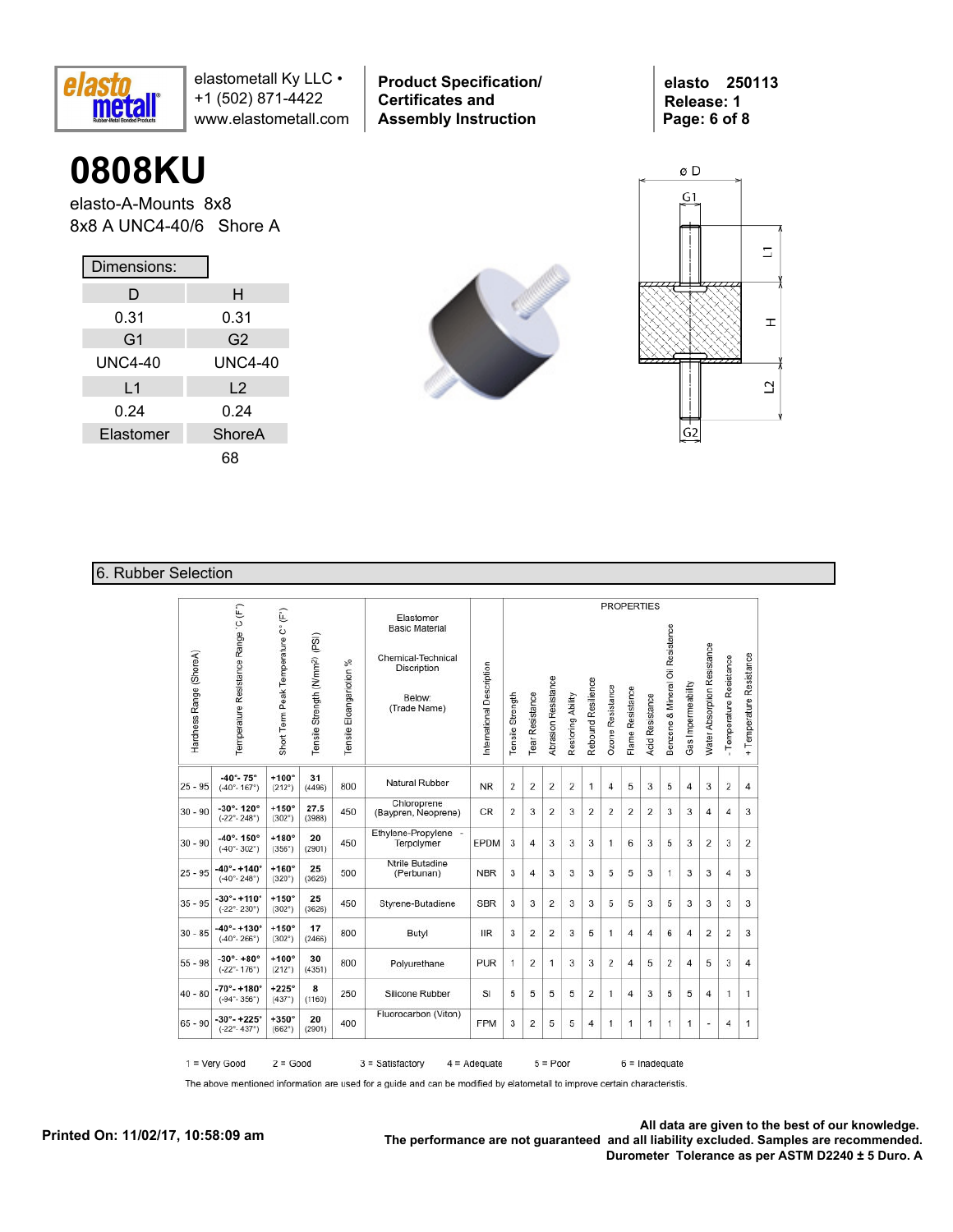

**0808KU**

elasto-A-Mounts 8x8 8x8 A UNC4-40/6 Shore A

| Dimensions:    |                |  |  |  |  |  |  |  |
|----------------|----------------|--|--|--|--|--|--|--|
| D              | н              |  |  |  |  |  |  |  |
| 0.31           | 0.31           |  |  |  |  |  |  |  |
| G <sub>1</sub> | G <sub>2</sub> |  |  |  |  |  |  |  |
| UNC4-40        | <b>UNC4-40</b> |  |  |  |  |  |  |  |
| L1             | L <sub>2</sub> |  |  |  |  |  |  |  |
| 0.24           | 0.24           |  |  |  |  |  |  |  |
| Elastomer      | <b>ShoreA</b>  |  |  |  |  |  |  |  |
|                | 68             |  |  |  |  |  |  |  |



**Product Specification/** 

**Certificates and Assembly Instruction**



 $\overline{G}2$ 

#### 7. Tightening Torque and Bolt Grades & Class

#### Tightening Torque per ASTM A193 and A194

|                           | <b>Metric Units: (Metric Thread)</b> |                                     |                                     |                                  | <b>English Units: (Coarse Thread)</b> |                                                 |                                          | <b>English Units: (Fine Thread)</b> |                                   |                                          |                                          |  |  |  |
|---------------------------|--------------------------------------|-------------------------------------|-------------------------------------|----------------------------------|---------------------------------------|-------------------------------------------------|------------------------------------------|-------------------------------------|-----------------------------------|------------------------------------------|------------------------------------------|--|--|--|
|                           | <b>CLASS 5.6</b>                     | <b>CLASS 8.8</b>                    | <b>CLASS 10.9</b>                   |                                  | <b>GRADE 2</b>                        | <b>GRADE 5</b>                                  | <b>GRADE 8</b>                           |                                     | <b>GRADE 2</b>                    | <b>GRADE 5</b>                           | <b>GRADE 8</b>                           |  |  |  |
| Thread<br>Size &<br>Pitch | Tightening<br>Torque<br>(Nm)         | <b>Tightening</b><br>Torgue<br>(Nm) | <b>Tightening</b><br>Torque<br>(Nm) | <b>Thread</b><br>Size &<br>Pitch | Tightening<br>Torque<br>$(ft-lb)$     | <b>Tightening</b><br><b>Torque</b><br>$(ft-lb)$ | <b>Tightening</b><br>Torque<br>$(ft-lb)$ | <b>Thread</b><br>Size &<br>Pitch    | Tightening<br>Torque<br>$(ft-lb)$ | <b>Tightening</b><br>Torque<br>$(ft-lb)$ | <b>Tightening</b><br>Torque<br>$(ft-lb)$ |  |  |  |
| M <sub>2</sub>            | 0.16                                 | 0.37                                | 0.52                                | $6 - 32$                         | 0.86                                  | 1.33                                            | 1.88                                     | $6 - 40$                            | 0.96                              | 1.49                                     | 2.1                                      |  |  |  |
| M2.3                      | 0.26                                 | 0.6                                 | 0.84                                | $8 - 32$                         | 1.58                                  | 2.44                                            | 3.44                                     | $8 - 36$                            | 1.66                              | 2.57                                     | 3.63                                     |  |  |  |
| M2.6                      | 0.37                                 | 0.86                                | 1.21                                | $10 - 24$                        | 2.29                                  | 3.53                                            | 499                                      | 10-32                               | 2.61                              | 4.04                                     | 5.7                                      |  |  |  |
| M <sub>3</sub>            | 0.59                                 | 1.34                                | 1.88                                | $12 - 24$                        | 3.59                                  | 5.55                                            | 7.84                                     | $12 - 28$                           | 3.83                              | 5.92                                     | 8.36                                     |  |  |  |
| M3.5                      | 0.9                                  | 2.06                                | 2.89                                | $1/4 - 20$                       | 5.47                                  | 8.45                                            | 11.9                                     | $1/4 - 28$                          | 6.26                              | 9.7                                      | 13.7                                     |  |  |  |
| M4                        | 1.34                                 | 3.04                                | 4.31                                | $5/16 - 18$                      | 11.3                                  | 17.4                                            | 24.6                                     | 5/16-24                             | 12.5                              | 19.3                                     | 27.2                                     |  |  |  |
| M <sub>5</sub>            | 2.65                                 | 6.03                                | 8.48                                | $3/8 - 16$                       | 20                                    | 30.9                                            | 43.6                                     | $3/8 - 24$                          | 22.66                             | 35                                       | 49.4                                     |  |  |  |
| M6                        | 4.51                                 | 10.3                                | 14.71                               | $7/16 - 14$                      | 32                                    | 39.4                                            | 69.8                                     | 7/16-20                             | 35.7                              | 55.2                                     | 77.9                                     |  |  |  |
| M7                        | 7.45                                 | 17.16                               | 24.52                               | $1/2 - 13$                       | 48.8                                  | 75.4                                            | 106                                      | $1/2 - 20$                          | 55                                | 84.9                                     | 120                                      |  |  |  |
| M8                        | 10.79                                | 25.5                                | 35.3                                | $9/16 - 12$                      | 70.4                                  | 109                                             | 154                                      | $9/16 - 18$                         | 78.5                              | 121                                      | 171                                      |  |  |  |
| M10                       | 21.57                                | 50.01                               | 70.61                               | $5/8 - 11$                       | 97.1                                  | 150                                             | 212                                      | $5/8 - 18$                          | 110                               | 170                                      | 240                                      |  |  |  |
| M12                       | 38.25                                | 87.28                               | 122.58                              | $3/4 - 10$                       | 103                                   | 366                                             | 376                                      | $3/4 - 16$                          | 115                               | 297                                      | 420                                      |  |  |  |
| M14                       | 60.8                                 | 138.27                              | 194.17                              | $7/8-9$                          | 167                                   | 430                                             | 606                                      | $7/8 - 14$                          | 184                               | 473                                      | 668                                      |  |  |  |
| M16                       | 93.16                                | 210.84                              | 299.1                               | $1 - 8$                          | 250                                   | 561                                             | 909                                      | $1 - 12$                            | 273                               | 613                                      | 995                                      |  |  |  |
| M18                       | 127.49                               | 411.88                              | 411.88                              | $1 - 1/8 - 7$                    | 354                                   | 794                                             | 1288                                     | $1 - 1/8 - 12$                      | 397                               | 891                                      | 1445                                     |  |  |  |
| M20                       | 180.44                               | 558.98                              | 578.5                               | $1 - 1/4 - 7$                    | 500                                   | 1120                                            | 1817                                     | $1 - 1/4 - 12$                      | 553                               | 1241                                     | 2012                                     |  |  |  |
| M22                       | 245.17                               | 558.98                              | 784.54                              | $1 - 3/8 - 6$                    | 655                                   | 1469                                            | 2382                                     | $1 - 3/8 - 12$                      | 746                               | 1673                                     | 2712                                     |  |  |  |
| M24                       | 308.91                               | 710.99                              | 1000.28                             | $1/2 - 6$                        | 869                                   | 1949                                            | 3161                                     | $1 - 1/2 - 12$                      | 978                               | 2194                                     | 3557                                     |  |  |  |
| M27                       | 460.92                               | 104932                              | 1480.81                             |                                  |                                       |                                                 |                                          |                                     |                                   |                                          |                                          |  |  |  |

522.73 Non-Standard 1421.97

2010.38

M30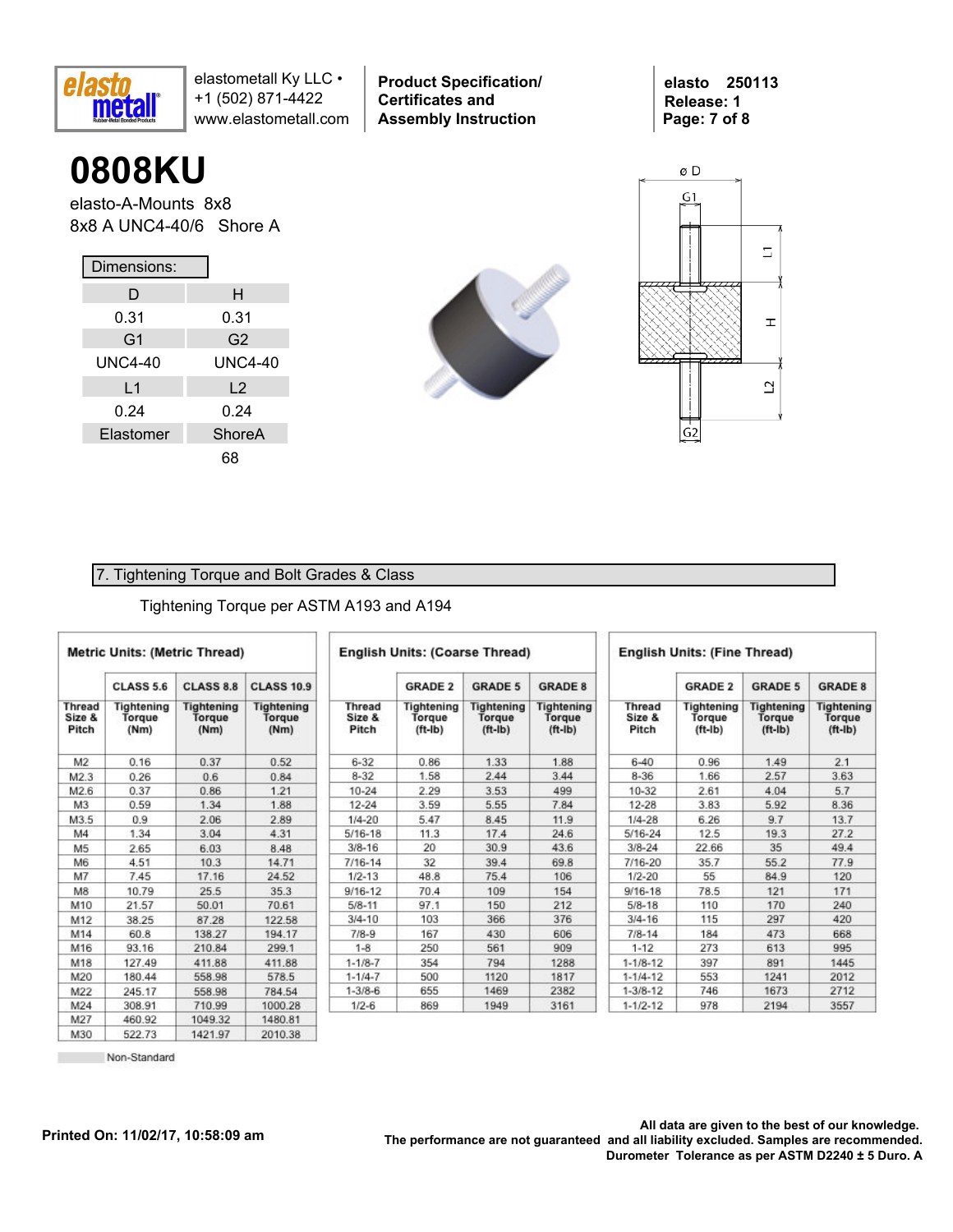

**0808KU**

elasto-A-Mounts 8x8 8x8 A UNC4-40/6 Shore A

| Dimensions:    |                |  |  |  |  |  |  |  |
|----------------|----------------|--|--|--|--|--|--|--|
| D              | н              |  |  |  |  |  |  |  |
| 0.31           | 0.31           |  |  |  |  |  |  |  |
| G <sub>1</sub> | G2             |  |  |  |  |  |  |  |
| <b>UNC4-40</b> | <b>UNC4-40</b> |  |  |  |  |  |  |  |
| L <sub>1</sub> | L <sub>2</sub> |  |  |  |  |  |  |  |
| 0.24           | 0.24           |  |  |  |  |  |  |  |
| Elastomer      | ShoreA         |  |  |  |  |  |  |  |
|                | 68             |  |  |  |  |  |  |  |



**Product Specification/** 

**Certificates and Assembly Instruction**



**elasto 250113 Release: 1**

**Page: 8 of 8**

#### 8. Torque Threaded Stud Test of elasto-A- and B-Mounts

Tighten flat bar steel on jaw vise. Setup required torque wrench per table. Use a nut for specimen and tighten it with torque wrench until the required torque is achieved. Loosen nut from specimen and visual check threaded studs for:



- **Thread pitch damaged or sheered**
- **Connection between washer**
- **Broken stud**